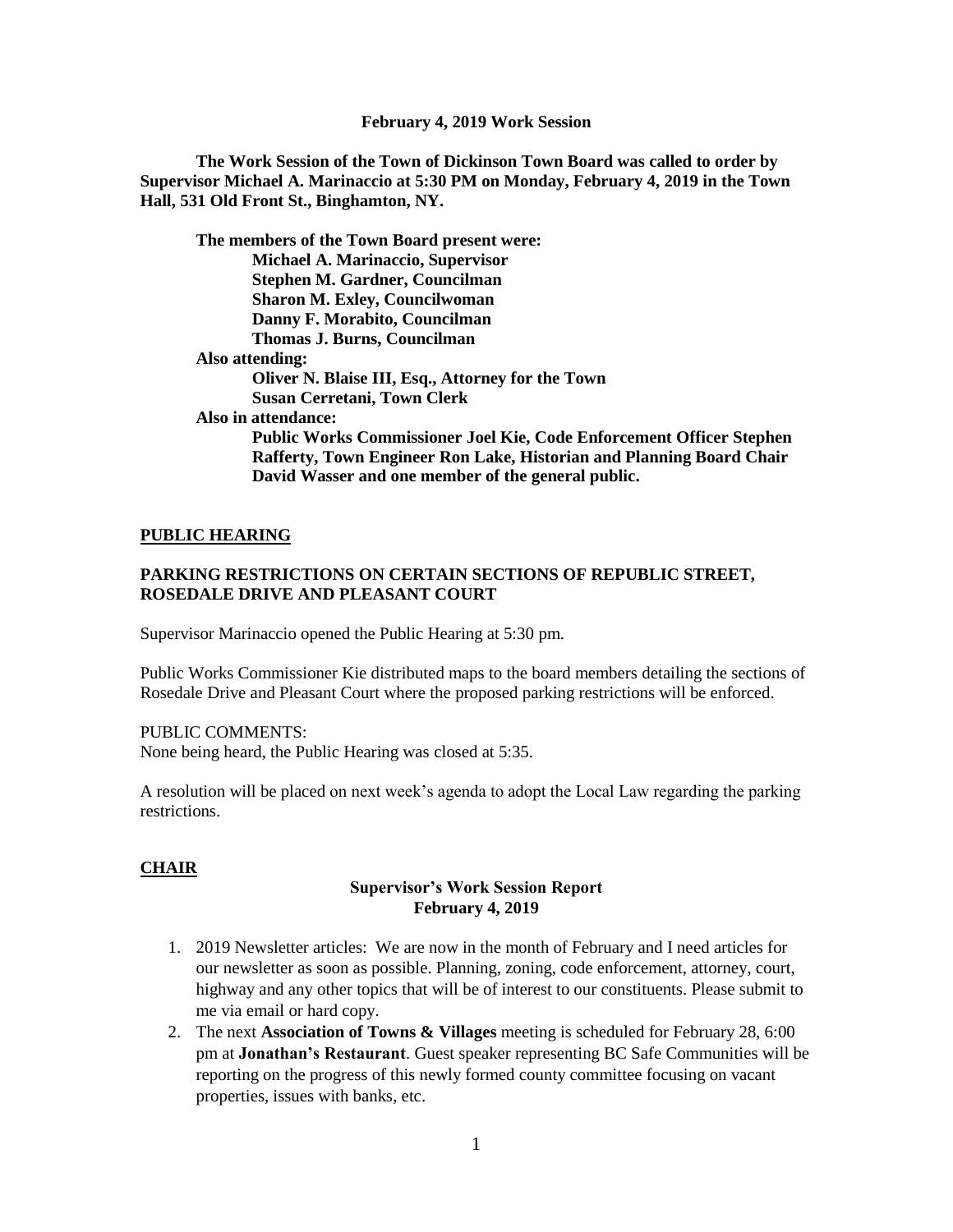- 3. I do not have any news to report on our recent submission to the **Small Communities Grant t**hat we hope to be awarded to help offset costs to repairs of the **Sunrise Terrace Association** building.
- 4. Just a reminder that the **Prospect Terrace Fire Company Oath** for officers and board members of the station will take place. I will once again be administering the Oath. I will also do a short version of our **State of the Town**. We have about 20 officials from our town attending plus Senator Akshar and Assemblyman Crouch in attendance.
- 5. A reminder that Councilman Gardner and I will be attending the **Annual Association of Towns Training School** in New York.
- 6. Tomorrow, February 5, I will once again be a guest instructor for the **Binghamton University Government** class that will be held at the downtown campus.
- 7. We recently learned that the back-property taxes for 127 Adams drive have been paid. We will be attempting to get information as to whether or not there are plans to repair this home that had a fire within the structure a few years ago. No new information on 129 Adams Dr. that has been vacant for a while. 18 Pleasant Court home is up for auction and will take place on February 14, 2019, at the **Broome County Court House**.
	- There was a discussion about the 127 Adams Drive property. We have reached out to make contact with the person who paid the taxes on the property in hopes of getting answers to our questions regarding the property and future plans for it.
- 8. The **Sunrise Terrace Association Board** members are preparing a resolution and will be voting on to transfer the STA building to the Town. Oliver will give both the **STA** members and town residents legal guidance for a smooth transition. The **STA** will also send out a notice to its membership informing them of the transfer.
- 9. I received an email informing me that the Executive Director of **The Agency**, formerly the **BC Industrial Agency**, Kevin McLaughlin, will be retiring affective June 1, 2019.

## **2019 NEWSLETTER**

Supervisor Marinaccio reminded the departments to submit their articles for the 2019 newsletter as soon as possible.

## **AOTV MEETING**

Supervisor Marinaccio stated that the next **AOTV** meeting will take place on February 28, 2019 at Jonathan's Restaurant. Topics of discussion will be Safe Communities, abandoned homes, etc.

### **ATTORNEY**

### **WATER SEVICE AGREEMENT WITH THE VILLAGE OF JOHNSON CITY**

Progress has been made in establishing communication with the Village of Johnson City regarding the water agreement. A draft was drawn up and corrections were made to the agreement. Attorney Blaise asked to be notified when both sides come to a mutual agreement.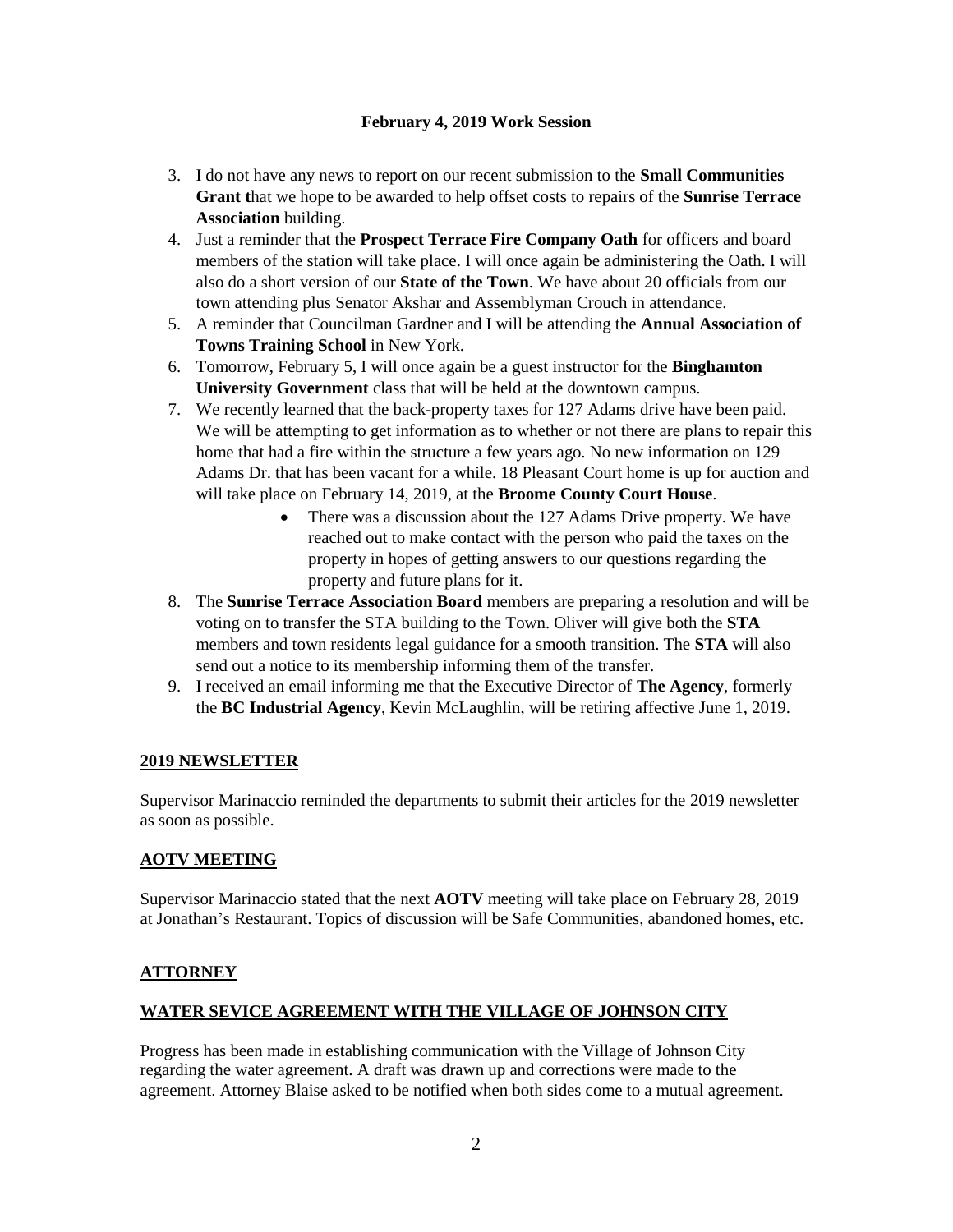#### **NOTICE OF TERMINATION FROM BOCES**

Code Enforcement Rafferty emailed **BOCES** regarding the construction project that has been terminated. Because the project has come to a halt, the town no longer is required to do inspections. Mr. Rafferty requested a formal **Notice of Termination**.

#### **PLACEMENT OF STOP SIGN MARKET STREET**

Public Works Commissioner Kie reported that residents have been complaining about speeding cars on Market Street. Mr. Kie would see a stop sign installed at the southern end of Market Street to alleviate the problem.

Attorney Blaise directed that we schedule a Public Hearing next week for the March  $4<sup>th</sup>$  work session for the placement of a stop sign at the southern end of Market Street.

## **RESOLUTION ASKING AIM FUNDING BE RESTORED IN THE NEW YORK STATE 2020 BUDGET**

Attorney Blaise stated that the Governor's budget proposes to cut **AIM** funding to municipalities. Under Governor Cuomo's plan, towns and villages would be able to keep their **AIM** funding only if they rely on it for more than 2 percent of their budget. The impact on the Town of Dickinson would be a loss of over \$30,000. The Town of Windsor drafted a resolution which Attorney Blaise revised specifically for the Town of Dickinson. We will vote to adopt the resolution at next week's regular Town Board meeting.

### **PUBLIC WORKS**

- Public Works Commissioner Kie pointed out that a chair rail was recently installed in the courtroom. The Supervisor and board members thanked Mr. Kie and remarked that it looks great.
- Mr. Kie reported that we have been approved for the \$50,000 **NYSERDA Gran**t.
- Commissioner Kie reported there was a water break at **SUNY Broome** today and it has been repaired.
- Mr. Kie testified last week in Albany in front of the Senate and the Assembly in the capacity of 1 st Vice President of the **State Association of Highway Superintendents**.
- Mr. Kie distributed a map of properties located on North Ely Street. It has been determined that the road in front of the properties is technically a private road. The town has been plowing and maintaining the road for years under the belief that the paved area was within the town's ownership and right of way. An aerial map revealed, however, that the northern end of paved roadway is actually on private property, which would not be the town's responsibility to maintain. After a discussion, Attorney Blaise stated that the town had several options, including ceasing maintenance activities, checking if the property owners would cede the roadway property to the Town, or even taking the property by adverse possession.

#### **CODE ENFORCEMENT**

Code Enforcement Officer Rafferty reported that the **Starbucks** sign has been taken care of and is now operating on a timer.